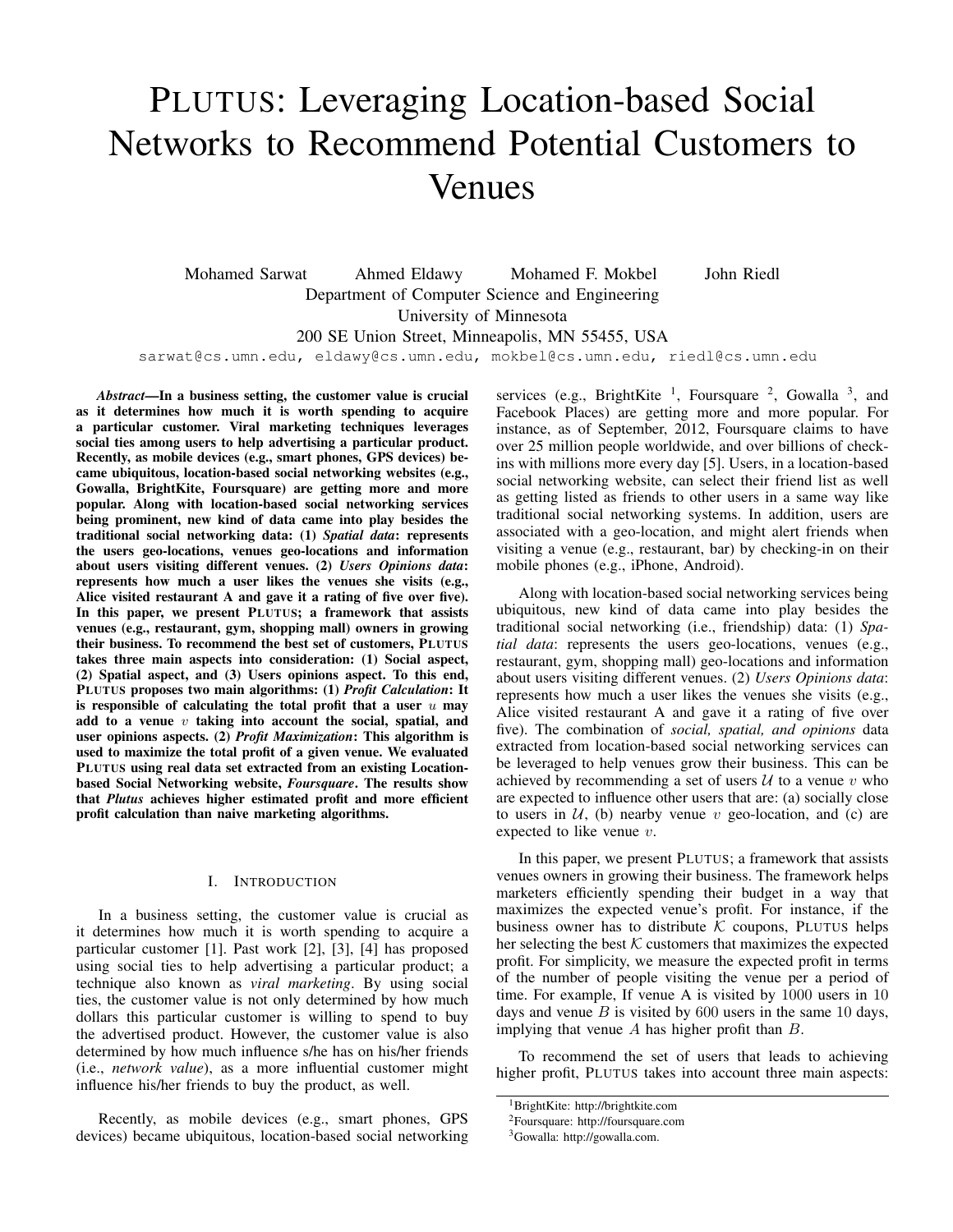| <b>Survey Item</b>                                                                                                                          | Mean | Stdev |
|---------------------------------------------------------------------------------------------------------------------------------------------|------|-------|
| Would you consider visiting a restaurant, if you know that<br>a friend of yours likes and visits this restaurant                            | 0.96 | 0.2   |
| If you know that your favorite celebrity likes and visits a<br>particular restaurant, will this encourage you to visit this<br>restaurant   | 0.81 | 0.43  |
| If you know that a professional food critique gave a high<br>rating to some restaurant, will this encourage you to visit<br>this restaurant | 0.74 | 0.39  |
| Do you use the "check-in" (location sharing) option in any<br>social networking website                                                     | 0.62 | 0.48  |

**MECHANICAL TURK SURVEY** 

(1) *Social Network*: The framework leverages the social ties among users drawn from the social graph, and hence acquires the most influential users in the social graph. In other words, PLUTUS keeps track of how each user influences each of his friends in the social graph and uses that in recommending the best users. (2) *Spatial*: PLUTUS considers the venue location (i.e., address), the user location, and user's check-ins (i.e., visits) at different venues to retrieve users that are spatially relevant to the business. (3) *Users Opinions*: The framework takes into account the user ratings to different venues to acquire the users that are expected to like the venue.

To this end, PLUTUS proposes two main algorithms: (1) *Profit Calculation*: It is responsible for calculating the total profit that a user  $u$  may add to a venue  $v$  taking into account the social, spatial, and user opinions aspects. (2) *Profit Maximization*: This algorithm has two versions (*Celebritybased* and *Coupon-based* profit maximization) and each of them is used to maximize the total profit of a given venue. Each version, more or less, serves the same purpose, i.e., maximizing the expected venue profit (i.e., increase the number of people visiting the place). However, they differ based upon the user requirements and expectations; A PLUTUS user may select one of the following versions of the profit maximization algorithm: (a) *Celebrity-based* Profit Maximization: Given a total marketing budget (e.g., total amount of dollars dedicated for the marketing campaign), PLUTUS recommends any number of users that maximizes the total profit of the designated venue. (b) *Coupon-based* Profit Maximization: Given a maximum marketing budget per user (e.g., coupon price), PLUTUS recommends  $K$  users that maximizes the expected total profit of the designated venue. **Example 19**<br>
Social newslete The main and the survey and the survey of the survey of TABLE I. MEGILANCAL TORK SOVEY<br>
(1) Social Newsork: The framework beerages the social ties<br>
the most aims and the survey was to determi

In the rest of the paper, we first present an initial study in section II to motivate the problem. we then give an overview of PLUTUS in section III. We then describe the *profit calculation* algorithm in section IV. Both versions of the *Profit maximization* algorithm are then explained in section V. Section VI evaluate the performance of PLUTUS. Related works are highlighted in section VII. Finally, Section VIII summarizes PLUTUS contributions and concludes the paper.

## II. INITIAL STUDY

Mechanical Turk Study. To motivate our work, we ran a user study on Amazon Mechanical Turk [6]. We conducted a survey on a hundred users through Amazon Mechanical



Fig. 1. Foursquare Users Travel Distance

measure whether users are influenced by their social ties (i.e., friends, favorite celebrities, and experts) when it comes to visiting venues (e.g., restaurants). We have asked the users the questions shown in table I. In the survey, 62 participants claims that they use the check-in option provided by some social networking services (e.g., Facebook, Foursquare). More importantly, 96 participants admit they would go to a restaurant if they know their friends likes and visits this restaurant. On the other hand, 81 of participants said they would consider visiting a restaurant if they knew their favorite celebrity prefers and visits that restaurant. Finally, 74 mentioned they would visit a restaurant if they knew that an expert food critique gave a high rating to that restaurant. The take-away from the study is that users are substantially influenced by the opinions of their acquaintances, celebrities, and experts when visiting restaurants. Moreover, the numbers in Table I show that users are influenced by their friends more than experts and celebrities. A more profound user study is performed by Lindqvist et.al in [7].

Foursquare Data Analysis. We analyzed data from the Foursquare location-based social network containing user visits data for 1M users to 643K venues across the United States. Figure 1 gives the travel distance histogram of the examined Foursquare users. We figured out that users tend to travel a limited distance when visiting these venues. We refer to this property as travel locality. In our analysis of Foursquare data, we observed that 45% of users travel 10 miles or less, while 75% travel 50 miles or less. The results are similar to the results of location-based social network data analysis given in [8]. This observation suggests that customers closer in travel distance to a venue are expected to bring higher profit to that venue. In other words, the farther a customer is from a venue, the more that customer loses her added value to that venue.

# III. PLUTUS OVERVIEW

Figure 2 gives an overview of PLUTUS. As presented in the figure, PLUTUS takes three kinds of data, as input: (1) Social Network Data, (2) Spatial Data, and (3) Users Opinions data, described as follows.

#### *A. Social Networking Data*

The social networking data model is a typical directed social graph in which nodes represent the set of users  $\mathcal{U} = \{u_1,$  $u_2, ..., u_n$ , and a set of edges  $\mathcal{E} = \{e_1, e_2, ..., e_m\}$  represents the friendship relationship between users. In the rest of the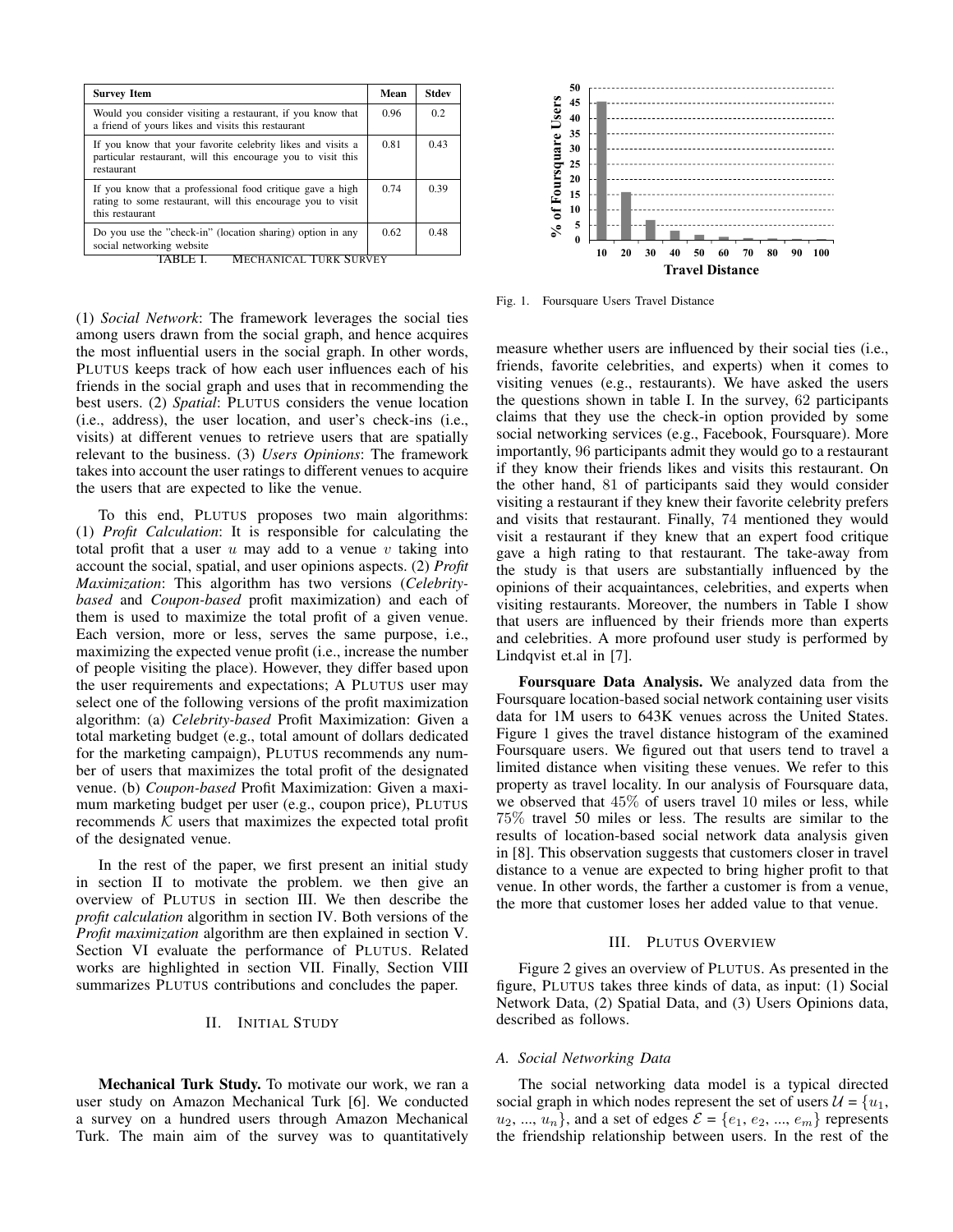

Fig. 2. PLUTUS framework overview

paper, we use the notions *user* and *node* interchangeably to represent a social graph node. Each user  $u_i$  is associated with a static profit  $S_{u_i,v_j}$  which represents the expected static profit gained when *Customer* (i.e., user)  $u_i$  visits the venue  $v_i$ . For example, when  $Alice$  visits restaurant R, she may have a 12 dollars meal, so  $S_{Alice,R}$  is equal to \$12. Each user has a cost  $\mathcal{C}_{u_i,v_j}$  defined as the amount of dollars needed to attract a *Customer* (i.e., user)  $u_i$  to visit the venue  $v_j$ . For instance, the cost to make *Justin Bieber* visit Gym  $X$ ,  $\mathcal{C}_{JustinBieber,X}$ is one million dollars. Each directed edge  $e \in \mathcal{E}$  between two users  $u_1$  and  $u_2$  is annotated with the influence that  $u_1$  has on  $u_2$ , denoted as  $\mathcal{I}_{u_i, u_l}$ , and formally defined as follows:

**Definition 1.** Given a user  $u_1$  and another user  $u_2$ ,  $\mathcal{I}_{u_1,u_2}$  is *defined as the influence of user*  $u_1$  *on*  $u_2$ *. It is the probability that user*  $u_2$  *visits a place given that user*  $u_1$  *already visited the same place. Notice that*  $\mathcal{I}_{u_1, u_2}$  *is not a symmetric relation. In other words, the value of*  $\mathcal{I}_{u_1,u_2}$  *may be different from the value of*  $\mathcal{I}_{u_2, u_1}$ .

For instance in Figure 3,  $\mathcal{I}_{Eva, Joe}$  is equal to 0.3 and  $\mathcal{I}_{Joe, Eva}$  is equal to 0.7. That means that  $Joe$  has higher influence on Eva than Eva has on him.

# *B. Spatial Data*

The spatial data gives information on the user location, venue location and the visits of different users to different venues. Each User  $u_i \in \mathcal{U}$  is associated with a geo-location (i.e., Longitude and Latitude)  $\mathcal{L}_{u_i}$ . For instance, if the address of user  $u_i$  is  $\langle x_1, y_1 \rangle$ , then  $\mathcal{L}_{u_i} = \langle x_1, y_1 \rangle$ . Similarly, each venue  $v_i \in V$  has a geo-location  $\mathcal{L}_{v_i}$  referring to its spatial address. For instance, if the address of restaurant R is  $\langle x_1,y_1\rangle$ , then  $\mathcal{L}_R=\langle x_1,y_1\rangle$ . Each user might have visited different venues at different times, by means of the *check-in* function available in location-based social networks. We have a set of checkins  $C = \{ \langle u_1, v_1, t_1 \rangle, \langle u_2, v_2, t_2 \rangle, \dots, \langle u_i, v_j, t_l \rangle \}.$  A check-in c  $= \langle u_i, v_j, t_l \rangle$ , which means that user  $u_i$  has visited venue  $v_j$  at time  $t_l$ .

#### *C. Users Opinions Data*

The opinions data define how much a user  $u$  likes a venue  $v$ . The users opinions can be extracted from the ratings they gave to different venues they visited before. However, in case the user did not visit the venue before, we employ a rating prediction technique to predict how the user might have rated that particular venue. A well-know method for rating prediction is *collaborative filtering* [9], [10]. Collaborative



Fig. 3. PLUTUS Data Model

filtering assumes a set of n users  $\mathcal{U} = \{u_1, ..., u_n\}$  and a set of m venues  $V = \{v_1, ..., v_m\}$ . Each user  $u_j$  expresses opinions about a set of venues  $\mathcal{V}_{u_i} \subseteq \mathcal{V}$ . For a venue v, PLUTUS calculates the predicted rating that  $u$  would give to venue  $v$  using item-based collaborative filtering technique (see section IV-A for details).

## *D. Plutus Functionality*

Input and Output Parameters. PLUTUS takes up to three input parameters from its users, as shown in Figure 2. These parameter are as follows:

- 1) Venue  $V$ : It is the venue for which PLUTUS will recommend a set of potential customers that are expected to increase the profit of that venue.
- 2) Budget/Coupon price: It is a mandatory parameter used to determine the amount of dollars dedicated to the marketing campaign. This amount may represent a full budget or a single coupon price; PLUTUS deals with both scenarios.
- 3) Number of customers (i.e.,)  $K$ : It is an optional parameter used to determine the numbers of customers to be recommended to the designated venue V to increase its expected profit.

The output of PLUTUS is a set of customers (i.e., social network users) that are expected to increase the profit of the input venue  $V$ . The framework may return a set of customers with aribitrary size, unless  $K$  is given as input. In this case, PLUTUS returns a number of customers m such that  $m \leq \mathcal{K}$ .

PLUTUS Algorithms. PLUTUS has two main algorithms: (1) *Profit Calculation Algorithm*: It is used to calculate the profit of recommending a user u to a venue v, and (2) *Profit Maximization algorithm*: Given the calculated profit, this algorithm determines what *customers* (i.e, users) should be recommended to venue  $V$  to increase its profit. The profit maximization algorithm has two versions: (a) *Celebrity-based* Profit Maximization: Given a total marketing budget (e.g., total amount of dollars dedicated for the marketing campaign)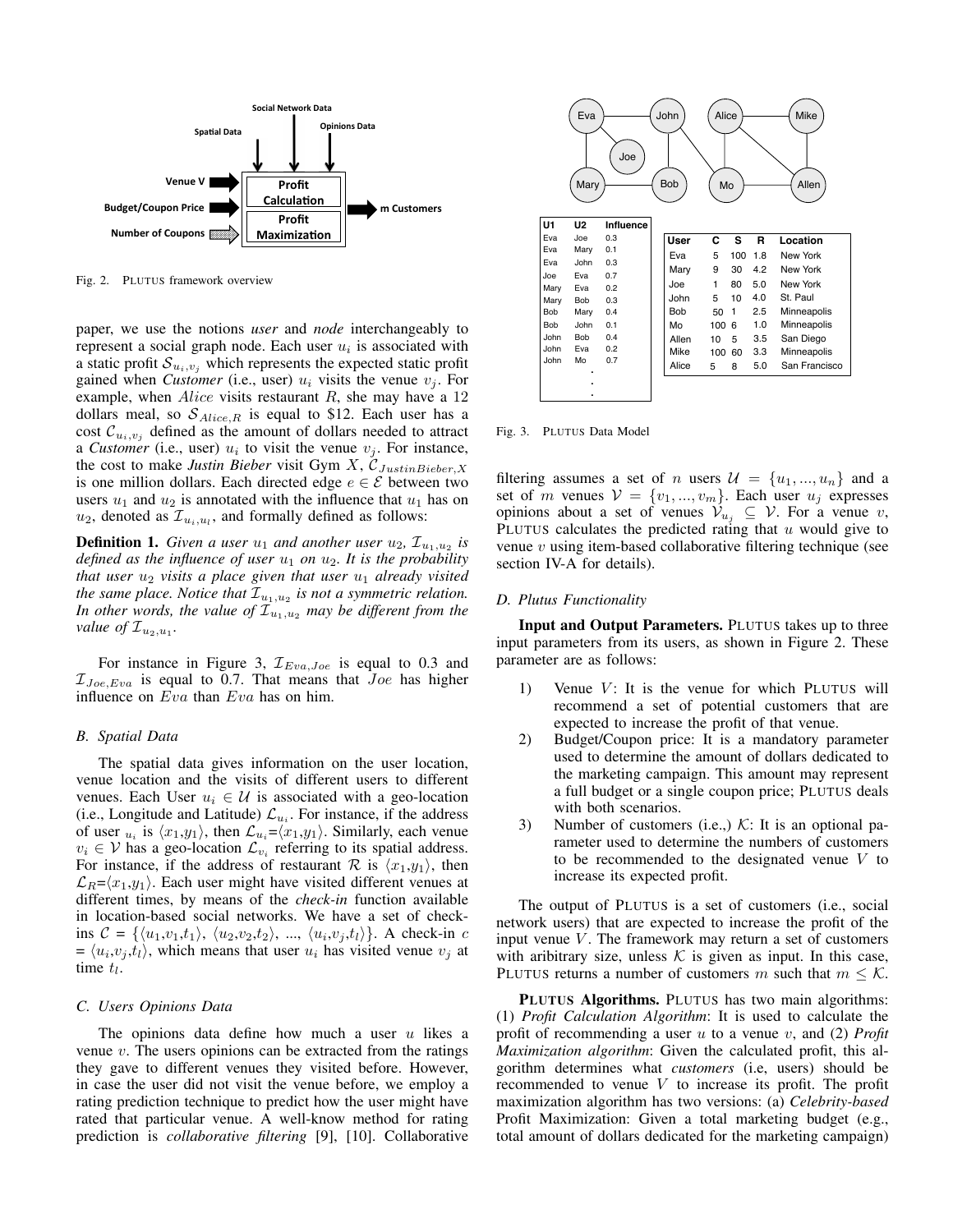# Algorithm 1 Network Profit Calculation

| 1: Function CalculateNetworkProfit(Customer $u_i$ , Venue $v$ )                                           |
|-----------------------------------------------------------------------------------------------------------|
| 2: $NetworkProfit \leftarrow 0.0$                                                                         |
| 3: for each User $\mathcal{F}_{ui}^j$ in User $u_i$ Friends List do                                       |
| 4: $NetworkProfit \leftarrow NetworkProfit +$                                                             |
| CalculateTotalProfit $(\mathcal{P}_{\mathcal{F}_{ui}^j}, v) \times \mathcal{I}_{u_i, \mathcal{F}_{ui}^j}$ |
|                                                                                                           |
| $5:$ end for                                                                                              |
| 6: return NetworkProfit                                                                                   |

provided by venue  $V$ , recommend a set of users that maximize the total profit. In this case, the *Budget/Coupon price* input parameter represents the whole budget. (b) *Coupon-based* Profit Maximization: Given a maximum marketing budget per user (e.g., coupon cost) provided by venue V, recommend  $K$ users that maximize the expected total profit. In such case, the *Budget/Coupon price* input parameter represents the coupon price. Moreover, the *Number of customers* parameter must be specified in the input. In the rest of the paper, we will describe each algorithm in details.

#### IV. PROFIT CALCULATION

The profit calculation algorithm estimates the profit of recommending *customer*  $u_i$  to venue  $v. \ \forall \ u_i \in \mathcal{U}, \ \exists \ \mathcal{P}_{u_i, v}$  $(\mathcal{P}_{u_i,v}\geq 0)$  such that  $\mathcal{P}_{u_i,v}$  represents the total profit user  $u_i$ brings to venue  $v$ :

$$
\mathcal{P}_{u_i,v} = \mathcal{N}_{u_i,v} + \mathcal{S}_{u_i,v} - \mathcal{C}_{u_i,v}
$$
\n<sup>(1)</sup>

Both static profit  $\mathcal{S}_{u_i,v}$  and Cost  $\mathcal{C}_{u_i,v}$  has been explained before in section III.  $\mathcal{N}_{u_i,v}$  represents the network profit which is formally defined as follows:

**Definition 2.** *The Network Profit*  $\mathcal{N}_{u_i,v} \geq 0$  *is defined as the expected network profit gained when user* u<sup>i</sup> *visits the venue* v*. It is dynamic in the sense that it depends on the* social ties of user  $u_i$ .  $\mathcal{N}_{u_i,v}$  is dependent on how  $u_i$  influences *his/her friends, and how that influence spreads through the entire social graph. The network profit that venue* v *gains by* acquiring user  $u_i$  is calculated as follows:

$$
\mathcal{N}_{u_i,v} = \sum_{j=0}^{f_{u_i}} \mathcal{P}_{\mathcal{F}_{ui}^j,v} \times \mathcal{I}_{u_i,\mathcal{F}_{ui}^j}
$$
(2)

Such that  $f_{u_i}$  represents the total number of friends of user  $u_i$ .  $\mathcal{F}_{ui}^j$  denotes the  $j^{th}$  friend of user  $u_i$  and  $\mathcal{P}_{\mathcal{F}_{ui}^j,v}$  represents the total profit user  $\mathcal{F}_{ui}^j$  brings to venue v.

Algorithm 1 gives the pseudocode of the network profit calculation algorithm that takes a customer  $u_i$  and a venue v as input, and returns the total expected network profit that venue v gains by acquiring customer  $u_i$ . The network profit  $\mathcal{N}_{u_i,v}$  is calculated by running a breadth first search traversal over the social graph starting from user (node)  $u_i$  (lines 2 to 5). For each friend  $\mathcal{F}_{ui}^j$  of user  $u_i$ , we calculate the total profit of  $\mathcal{F}_{ui}^j$ by invoking the CalculateTotalProfit algorithm (explained later in section IV-C) and then multiplying it by  $\mathcal{I}_{u_i, \mathcal{F}_{ui}^j}$ ; the influence of user  $u_i$  on his friend  $\mathcal{F}_{ui}^j$ . The algorithm goes for all social graph descendants of  $u_i$ , recursively calculate the network profit of each descendant, and adds its share in the network profit to the final network profit of user  $u_i$ ; NetworkProfit.

#### *A. Profit Calculation with Users Opinions*

Notice that the total profit presented in equation 1 does not take the user rating (i.e., opinion) into account. The user rating to venue  $\mathcal{R}_{u_i,v}$  is necessary to be included in the equation, as the user interest in the venue  $v$  incurs a high effect on the total profit. In other words, the total profit should be higher in the case of high user rating than that of low rating. The user  $u_i$ rating to venue  $v$  is incorporated in the equation, as follows:

$$
\mathcal{P}_{u_i,v}^{'} = \mathcal{R}_{u_i,v} \times (\mathcal{N}_{u_i,v} + \mathcal{S}_{u_i,v} - \mathcal{C}_{u_i,v})
$$
(3)

As  $\mathcal{R}_{u_i,v}$  takes a value from 0 to 1, it acts as a damping factor for the calculated profit. In other words, if  $\mathcal{R}_{u_i,v}$  is equal to zero that means the user  $u_i$  does not like the venue v, and hence the profit that user  $u_i$  brings to venue v is equal to zero. On the hand, in case  $\mathcal{R}_{u_i,v}$  is equal to one which means the user  $u_i$  likes the venue  $v$ , which affects the total profit positively. If a user  $u$  did not visit (rate) venue  $v$  before, PLUTUS thus predicts the value of  $\mathcal{R}_{u_i,v}$  based on the history of available user opinions.

To this end, we build an item-based collaborative filtering model by analyzing the entire user/venue rating space, and using statistical techniques to find correlated venues. There are several methods to perform collaborative filtering including item-based [11], user-based [12], regression-based [11], or approaches that use more sophisticated probabilistic models (e.g., Bayesian Networks [13]). These correlations are measured by a *score*, or weight, that defines the strength of the relation. The item-item model builds, for each of the  $m$  venues  $V$  in the database, a list  $\mathcal L$  of *similar* venues. Given two venues  $v_p$  and  $v_q$ , we can derive their similarity score  $sim(v_p, v_q)$ by representing each as a vector in the user-rating space, and then use a similarity function over the two vectors to compute a numeric value representing the strength of their relationship.

The similarity function,  $sim(v_p, v_q)$ , computes the similarity of vectors  $v_p$  and  $v_q$  using *only* their co-rated dimensions. Finally, we store  $v_p$ ,  $v_q$ , and  $sim(i_p, i_q)$  in the model. The similarity measure need not be symmetric, i.e., it is possible that  $sim(i_p, i_q) \neq sim(v_q, v_p)$ . Many similarity measures have been proposed in the literature [14], [11], among which we have selected Pearson Correlation similarity measure as it is one of the most widely used in literature. it measures the similarity between venues using their Pearson correlation coefficient as follows:

$$
sim(v_p, v_q) = \frac{\sum_{u \in \mathcal{U}_c} (r_{u, v_p} - \overline{r}_{v_p})(r_{u, v_q} - \overline{r}_{v_q})}{\sigma_{v_p} \sigma_{v_q}}
$$
(4)

 $\mathcal{U}_c$  represents users who co-rated items  $v_p$  and  $v_q$ ,  $r_{u,v_p}$  and  $r_{u,v_q}$  represent a user's ratings, and  $\overline{r}_{v_p}$  and  $\overline{r}_{v_q}$  represent the average rating for venues  $v_p$  and  $v_q$ , respectively.  $\sigma_{v_p}$  and  $\sigma_{v_q}$ are the standard deviations for  $v_p$  and  $v_q$ 

We then use the model to predict ratings for venues that a user  $u_a$  has not rated. Rating predictions are produced by performing aggregation over the generated collaborative filtering model. Using the item-based collaborative filtering technique, we compute the predicted rating  $\mathcal{R}_{u_i,v}$  for venue v and user  $u_i$  as a weighted sum [11]:

$$
\mathcal{R}_{u_i,v} = \frac{\sum_{l \in \mathcal{L}} sim(v,l) * r_{u_i,l}}{\sum_{l \in \mathcal{L}} sim(v,l)}
$$
(5)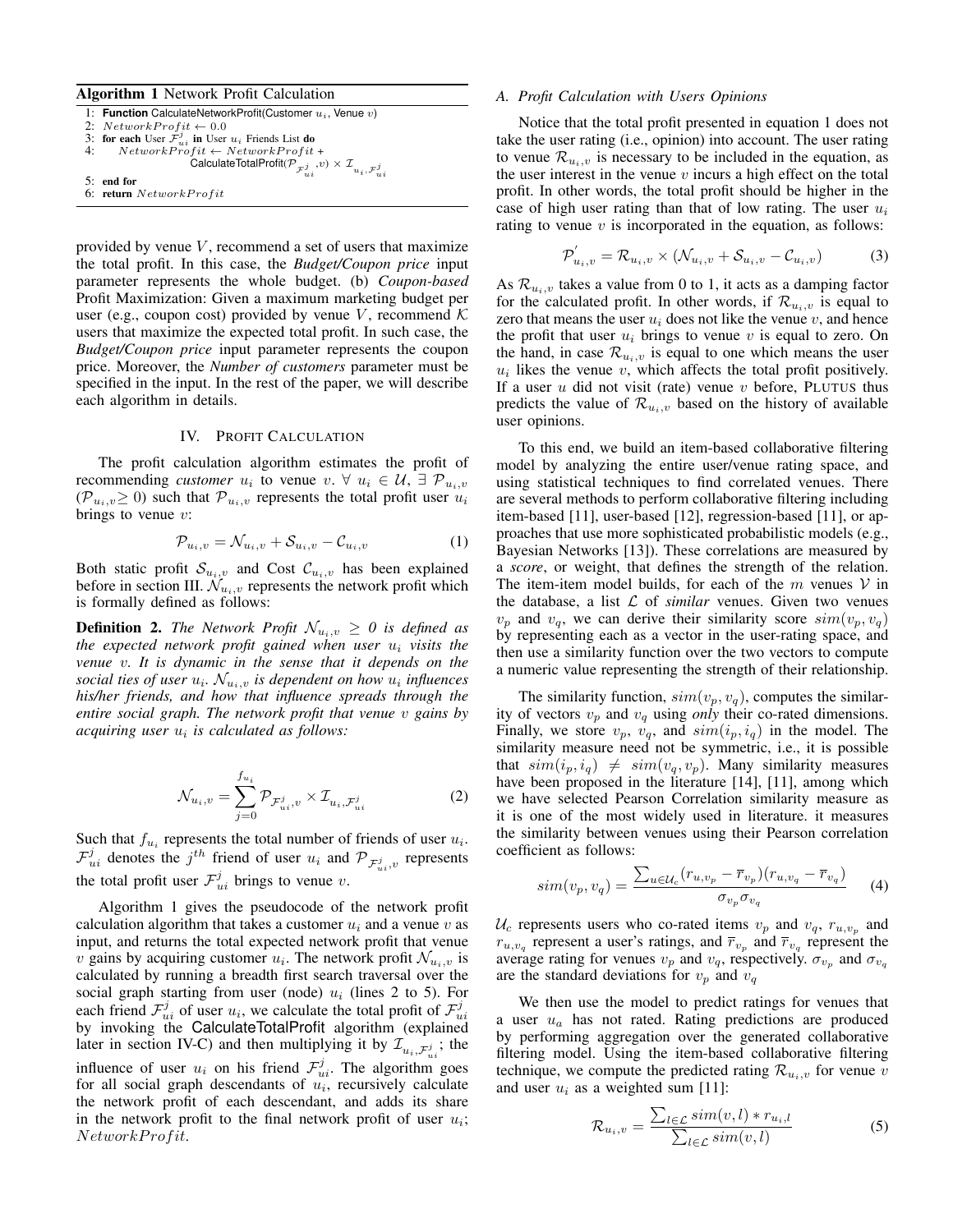The prediction is the sum of the user's rating for a related venue l,  $r_{u_i,l}$ , weighted by the similarity to the candidate item  $v$ . The prediction is normalized by the sum of scores between  $v$  and  $l$ .

## *B. Profit Calculation with Travel Penalty*

The idea is to exploit the observation that users limit their choice of spatial venues based on travel distance (mentioned in section II). *Travel penalty* is a value that penalizes the total profit of a user based on her distance from the designated venue. *Travel penalty* may incur expensive computational overhead by calculating travel distance to each user. Thus, we employ an efficient query processing technique capable of *early termination* to the total profit without calculating the travel distance to all users. The total profit, after incorporating the spatial effect, is expressed as follows:

$$
\mathcal{P}^{''}_{u_i,v} = \mathcal{T}_{u_i,v} \times \mathcal{R}_{u_i,v} \times (\mathcal{N}_{u_i,v} + \mathcal{S}_{u_i,v} - \mathcal{C}_{u_i,v})
$$
 (6)

 $\mathcal{T}_{u_i,v}$  is the *travel penalty* applied due to the euclidean distance between user  $u_i$  and venue v. Notive that  $\mathcal{T}_{u_i,v}$  takes a value between zero and one. When  $(\mathcal{T}_{u_i,v} = 0)$ , this means that the distance between  $u_i$  and v is too high, and  $(\mathcal{T}_{u_i,v} = 1)$  means that  $u_i$  is too close to v. To add the geo-spatial effect, we multiply the *travel penalty*  $\mathcal{T}_{u_i,v}$  by the total profit value in equation 3. The final expected total profit that user  $u_i$  brings to venue  $v$  is given in equation 6.

# *C. Profit Calculation Algorithm*

From equations 1 to 6, the total profit in PLUTUS is calculated as follows:

$$
\mathcal{P}^{''}_{u_i,v} = \mathcal{T}_{u_i,v}\times \mathcal{R}_{u_i,v}\times (\sum_{j=0}^{f_{u_i}}\mathcal{P}_{\mathcal{F}^{j}_{ui},v}\times \mathcal{I}_{u_i,\mathcal{F}^{j}_{ui}} + \mathcal{S}_{u_i,v} - \mathcal{C}_{u_i,v})
$$

Algorithm 2 provides the pseudocode for the total profit calculation algorithm. The algorithm takes a customer  $u_i$  and a venue  $v$  as input, and returns the total expected profit that venue  $v$  gains by acquiring customer  $u_i$ . First, the algorithm retrieves the user static profit  $S_{u_i,v}$  and Static cost  $\mathcal{C}_{u_i,v}$ necessary for user  $u_i$  to visit venue v. Notice that both  $S_{u_i,v}$ and  $\mathcal{C}_{u_i,v}$  are saved for each user in the social graph (see section III-A). The algorithm then retrieves the rating score that user  $u_i$  gave to venue v. If user  $u_i$  did not rate venue  $v$  before, then equation 5 is applied to predict the value of  $\mathcal{R}_{u_i,v}$ . The algorithm also calculates the travel penalty  $\mathcal{T}_{u_i,v}$ based on the distance of  $u_i$  from v. Then, we calculate the total profit by subtracting  $\mathcal{C}_{u_i,v}$  from  $\mathcal{S}_{u_i,v}$  and then adding the network profit calculated using the CalculateNetworkProfit algorithm. Finally, the returned value is multiplied by both  $\mathcal{T}_{u_i,v}$  and  $\mathcal{R}_{u_i,v}$  to incorporate both the spatial effect and the user opinions effect in the profit calculation. The final returned value  $TotalProfit$  is the expected profit  $\mathcal{P}_{u_i,v}^{''}$  that user  $u_i$ brings to venue  $v$ .

#### V. PROFIT MAXIMIZATION

The profit maximization algorithm retrieves the set of *customers* that are expected to maximize the total venue profit. PLUTUS supports two versions of the profit maximization algorithm: (1) Celebrity-based profit maximization (section V-A),

# Algorithm 2 Plutus Profit Calculation

|     | 1: Function CalculateTotalProfit(Customer $u_i$ , Venue $v$ )                                                                   |
|-----|---------------------------------------------------------------------------------------------------------------------------------|
|     | 2: $CurrentNode \leftarrow$ Retrieve the graph node that represents $u_i$                                                       |
|     | 3: $S_{u_i,v} \leftarrow$ GetStaticProfit $(u_i,v)$                                                                             |
|     | 4: $\mathcal{C}_{u_i,v} \leftarrow$ GetStaticCost $(u_i,v)$                                                                     |
|     | 5: $\mathcal{R}_{u_i, v} \leftarrow$ GetRating $(u_i, v)$ /* using equation 5 */                                                |
|     | 6: $\mathcal{T}_{u_i,v} \leftarrow$ GetTravelPenaly $(u_i,v)$                                                                   |
|     | 7: if $CurrentNode$ . is Visited equals true then                                                                               |
|     | 8: $TotalProfit \leftarrow 0.0$                                                                                                 |
|     | $9:$ else                                                                                                                       |
| 10: | $CurrentNode$ is Visited $\leftarrow true$                                                                                      |
| 11: | $TotalProfit \leftarrow \mathcal{T}_{u_i, v} \times \mathcal{R}_{u_i, v} \times (\mathcal{S}_{u_i, v} - \mathcal{C}_{u_i, v} +$ |
|     | CalculateNetworkProfit $(u_i, v)$                                                                                               |
|     | $12:$ end if                                                                                                                    |
|     | 13: return TotalProfit                                                                                                          |

and (2) Coupon-based profit maximization (section V-B). In the rest of this section, we explain both versions in details.

#### *A. Celebrity-based Profit Maximization*

The celebrity-based profit maximization algorithm allows the venue (e.g., restaurant) owners to specify a total budget they are planning to spend on the marketing campaign. In this case, PLUTUS retrieves a set of customers (i.e., users in the social graph) that are expected to increase the profit for the designated venue. The celebrity-based profit maximization problem can be formulated as an integer linear program, as follows:

$$
\max_{\substack{\mathbf{s}.\mathbf{t}.}} \quad \sum_{i=0}^{n} x_i \times \mathcal{P}_{u_i,v}''
$$
  
s.t. 
$$
\sum_{i=0}^{n} x_i \times \mathcal{C}_{u_i,v} \leq \mathcal{B}_v
$$

$$
x_i \in \{0,1\}.
$$

Assume the social graph described in section III such that  $n$  is the total number of nodes (i.e., customers) in the graph. Let  $\mathcal{P}^{''}_{u_i,v}$  denote the total profit that results from incorporating customer  $u_i$  in the result set of venue v (calculated using Algorithm 2) and let  $\mathcal{B}_v$  represent the total budget specified by venue v owner. Let  $x_i$  be set to 1 if user  $u_i$  is selected and reset to 0 otherwise. We need to maximize the total profit, such that the total cost of all selected *customers* does not exceed the total budget  $B_v$ .

The celebrity-based profit maximization problem is *NP-Complete*; 0/1 knapsack problem can be reduced to our problem (proof omitted for brevity). The problem is even harder than the 0/1 knapsack problem; as the value  $\mathcal{P}_{u_i,v}^{''}$  is not constant. The order in which we pick *customers* leads to different profit values,  $\mathcal{P}^{''}_{u_i,v}$ . Moreover, the problem at hand may be so hard that it is likely that a c-approximation solution does not exist. Hence, we resort to a simple strategy such as greedy, which at least has the desirable property that it is fast to execute and intuitive to understand.

Algorithm. The greedy hill climbing algorithm at each iteration first computes a set of m candidate Customers A  $\subseteq$  U, such that the cost of adding each customer  $a_i$ ,  $\mathcal{C}_{a_i,v}$ , to the result set does not exceed the total venue budget  $\mathcal{B}_v$ . Therefore, we will pick the customer that leads to the highest profit value  $\mathcal{P}_{u_i,v}^{''}$ , exclude it from being picked in the future, and update the capacity usage of the total venue budget  $\mathcal{B}_v$ . The algorithm terminates when the remaining budget in the total venue budget  $\mathcal{B}_v$  is less than or equal zero or there is no customers in the candidate set A. The pseudocode for the celebrity-based hill climbing algorithm is omitted for brevity.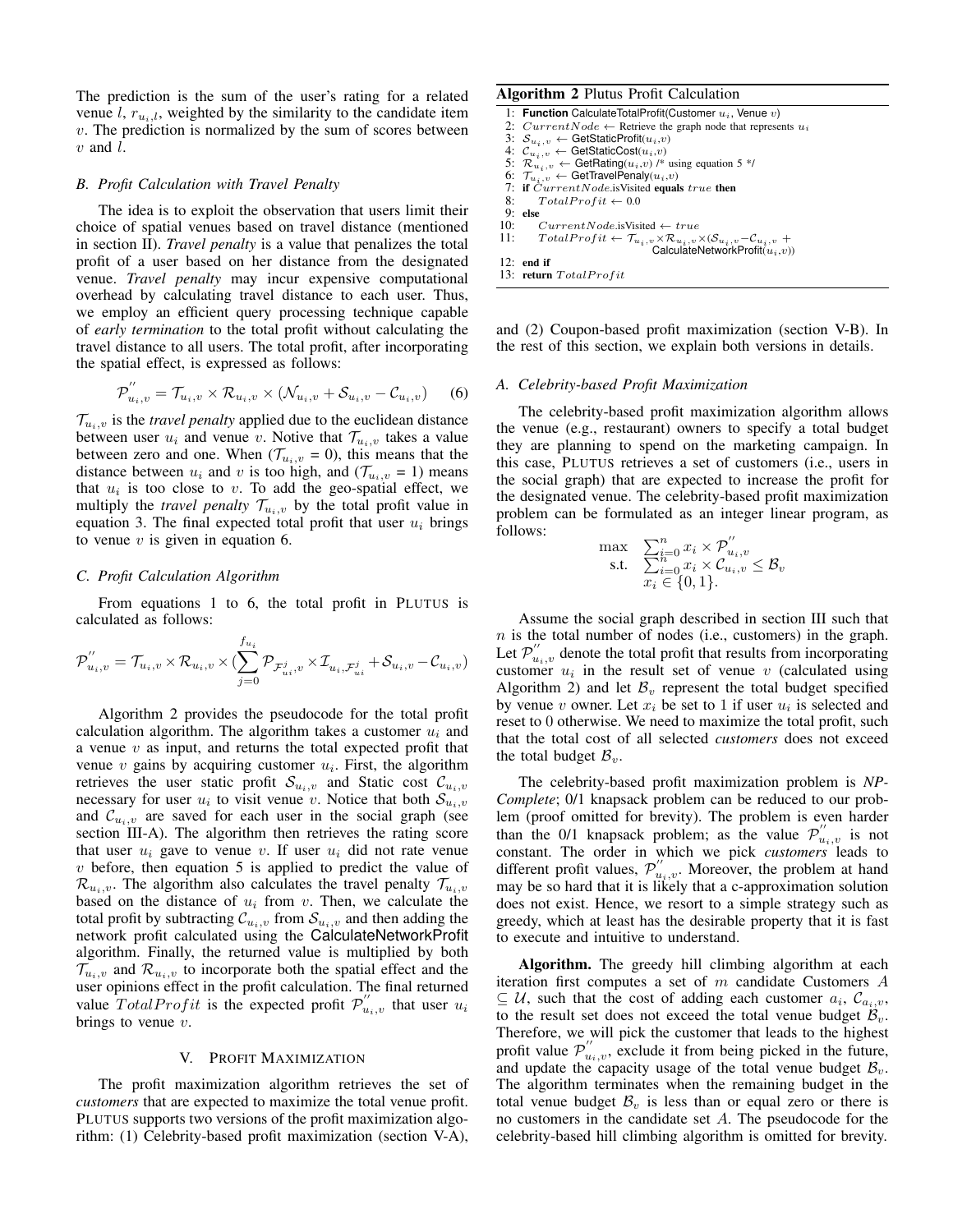Limited Customers. An extension of the celebrity-based profit maximization problem is to limit the number of customers to allow the framework users to specify a total budget and a fixed number of required customers  $K$ . In this case, PLUTUS retrieves a set of  $K$  customers (i.e., users in the social graph) that are expected to increase the venue profit. In such case, the problem can be formulated similarly to the celebritybased profit maximization problem, with an extra constraint as follows:

$$
\begin{array}{ll}\n\max & \sum_{i=0}^{n} x_i \times \mathcal{P}_{u_i, v}^{\prime\prime} \\
\text{s.t.} & \sum_{i=0}^{n} x_i \times \mathcal{C}_{u_i, v} \leq \mathcal{B}_v \\
&\sum_{i=0}^{n} x_i \leq \mathcal{K} \\
&x_i \in \{0, 1\}.\n\end{array}
$$

The additional constraint is necessary so that we ensure that only  $K$  Customers are returned in the result set. The algorithm to solve that problem is similar to the celebrity-based hill climbing algorithm, except that the termination condition is extended to incorporate the the number of customers limit.

## *B. Coupon-based Profit Maximization*

The coupon-based profit maximization version allows venues owners to specify a set of  $K$  coupons and a fixed price  $B<sub>v</sub>$  for each coupon. The framework will then fetch the venue a set of customers (i.e., users in the social graph) that are expected to increase the profit. The Coupon scheme can be formulated as follows:

$$
\begin{array}{ll}\n\max & \sum_{i=0}^{n} x_i \times \mathcal{P}_{u_i, v}^{\prime\prime} \\
\text{s.t.} & x_i \times \mathcal{C}_{u_i, v} \leq \mathcal{B}_v \\
& \sum_{i=0}^{n} x_i \leq \mathcal{K} \\
& x_i \in \{0, 1\}.\n\end{array}
$$

**Example.** A restaurant owner is willing to distribute 10 coupons, each worth a 100 dollars value of meals purchases. Hence, the restaurant owner specifies  $K=10$  and  $B_v=100$ . PLUTUS therefore selects a set of m (i.e.,  $m \leq \mathcal{K}$ ) users that are expected to maximize the total restaurant profit.

Similar to the celebrity-based hill profit maximization, we use a greedy strategy to select  $m$  customers, such that  $m \leq K$ . The algorithm follows the same steps as in the celebrity scheme algorithm, except that at each iteration it picks a customer  $a_i$  that leads to the highest profit value  $\mathcal{P}_{u_i,v}^{''}$  for venue v whereas the cost  $\mathcal{C}_{a_i,v}$  does not exceed the coupon price  $B_v$ . The algorithm terminates when the remaining number of coupons reaches zero, which means all coupons are taken.

PLUTUS Coupon-based Algorithm. In the algorithm, we aim to avoid calculating  $\mathcal{P}^{''}_{u_i,v}$  in Equation 6 for *all* customers in the social graph to find the  $k$  customers to offer them coupons, which can become quite expensive given the need to compute the network profit  $\mathcal{N}_{u_i,v}$  for each customer. To avoid such computation, we evaluate customers in monotonically increasing order of travel penalty (mentioned earlier in section IV-B), enabling us to use early termination principles from top- $k$  query processing [15], [16], [17].

Algorithm 3 provides the pseudocode of the PLUTUS coupon-based profit maximization algorithm that takes a venue v, a coupon price  $\mathcal{B}_v$ , and coupons count K as input, and returns the list R of m ( $m \leq \mathcal{K}$ ) customers that are expected

#### Algorithm 3 Coupon-based Profit Maximization

- 1: **Function** Geo\_Coupons(v, L,  $B_v$ , K)<br>2: /\* Populate a list R with a set of K cust
- 2: /\* Populate a list R with a set of K customers\*/<br>3:  $R \leftarrow \phi$

3:  $R \leftarrow \phi$ <br>4: while  $R$ 

- 4: while  $R$  size  $\leq$  K do 5:  $u_i \leftarrow$  Retrieve the 5:  $u_i \leftarrow$  Retrieve the customer with the next lowest travel penalty 6: /\*Customer Cost must be < Coupon Price \*/
- 6: /\*Customer Cost must be  $\leq$  Coupon Price \*/<br>7: **if**  $C_{u_i, v} \leq B_v$  **then**
- 7: if  $\mathcal{C}_{u_i, v} \leq \mathcal{B}_{v_i}$  then
- 8: Compute  $\mathcal{P}'_{u_i,v}$  by Equation 3
- 9: Insert  $u_i$  into R ordered by  $\mathcal{P}_{u_i,v}'$
- 10: end if

11: end while

- 12: LowestProfit  $\leftarrow$  Profit of the  $k^{th}$  object in R
- 13: /\*Get customers one by one in order of their penalty value \*/
- 14: while there are more customers to process **do** 15:  $u_i \leftarrow$  Retrieve the next customer in order
	- $u_i \leftarrow$  Retrieve the next customer in order of penalty score
- 16:  $MaxPosibleProfit \leftarrow P'_{MAX} \times T_{u_i, v}$ <br>17: **if**  $MaxPosibleProfit \le LowerProfit$
- 
- 18: **return**  $R$  /\* early termination end query processing \*/<br>19: **end if**  $end$  if
- $20:$  $\mathcal{D}_{u_i,v}^{\prime\prime} \leftarrow \mathcal{D}_{u_i,v}^{\prime} \times \mathcal{T}_{u_i,v}$  /\* Equation 6 \*/
- 
- 21: if  $\mathcal{P}_{u_i, v}^{''} > Lowest Profit$  then
- 22: Insert *i* into *R* ordered by  $\mathcal{P}''_{u_i,v}$
- 23: Lowest  $Profit \leftarrow Profit$  of the  $k^{th}$  object in R
- 24: end if
- 25: end while 26: return R

to maximize the total profit. The algorithm starts by running a k-nearest-neighbor algorithm to populate the list  $R$  with  $k$ customers with lowest travel penalty while the cost to acquire each of these customer  $\mathcal{C}_{u_i,v}$  is less than or equal to the coupon price  $\mathcal{B}_v$ . The list R is sorted by the the total computed profit  $\mathcal{P}_{u_i,v}^{\prime}$  using Equation 3. This initial part is concluded by setting the lowest profit value (*LowestProfit*) as the *Profit* of the  $k^{\bar{t}h}$  customer in R (Lines 3 to 12). Then, the algorithm starts to retrieve customers one by one in the order of their travel penalty score. This can be done using an *incremental* knearest-neighbor algorithm. For each customer  $u_i$ , we calculate the *maximum possible* profit that i can have by multiplying the travel penalty of  $u_i$   $\mathcal{T}_{u_i,v}$  by  $P'_{MAX}$ , the maximum possible profit value in the system. If  $u_i$  cannot make it into the list of top- $k$  customers with this maximum possible profit value, we immediately terminate the algorithm by returning  $R$  as the top $k$  customers without computing the profit (and travel distance) for more customers in the social graph (Lines 17 to 19). The rationale here is that since we are retrieving customers in increasing order of their penalty and calculating the maximum profit that any remaining customer can have, then there is no way that any unprocessed customer can beat the lowest profit value in  $R$ . If the early termination case does not arise, the algorithm continues to compute the profit for each customer  $u_i$  using Equation 3, insert  $u_i$  into R sorted by its profit value (removing the  $k^{th}$  customer if necessary), and adjust the lowest profit value accordingly (Lines 20 to 24).

To calculate an exact travel penalty for a customer  $u_i$  to venue  $v$ , we employ an incremental  $k$ -nearest-neighbor (KNN) technique [18], [19]. Given a venue v location  $\mathcal{L}_v$ , incremental KNN algorithms return, on each invocation, the next customer  $u_i$  nearest to v with regard to travel distance d. In our case, we normalize distance d to take a value from zero and one to get the travel penalty  $\mathcal{T}_{u_i,v}$  in Equation 6. Incremental KNN techniques exist for both Euclidean distance [18] and (road) network distance [19]. The advantage of using Incremental KNN techniques is that they provide an *exact* travel distance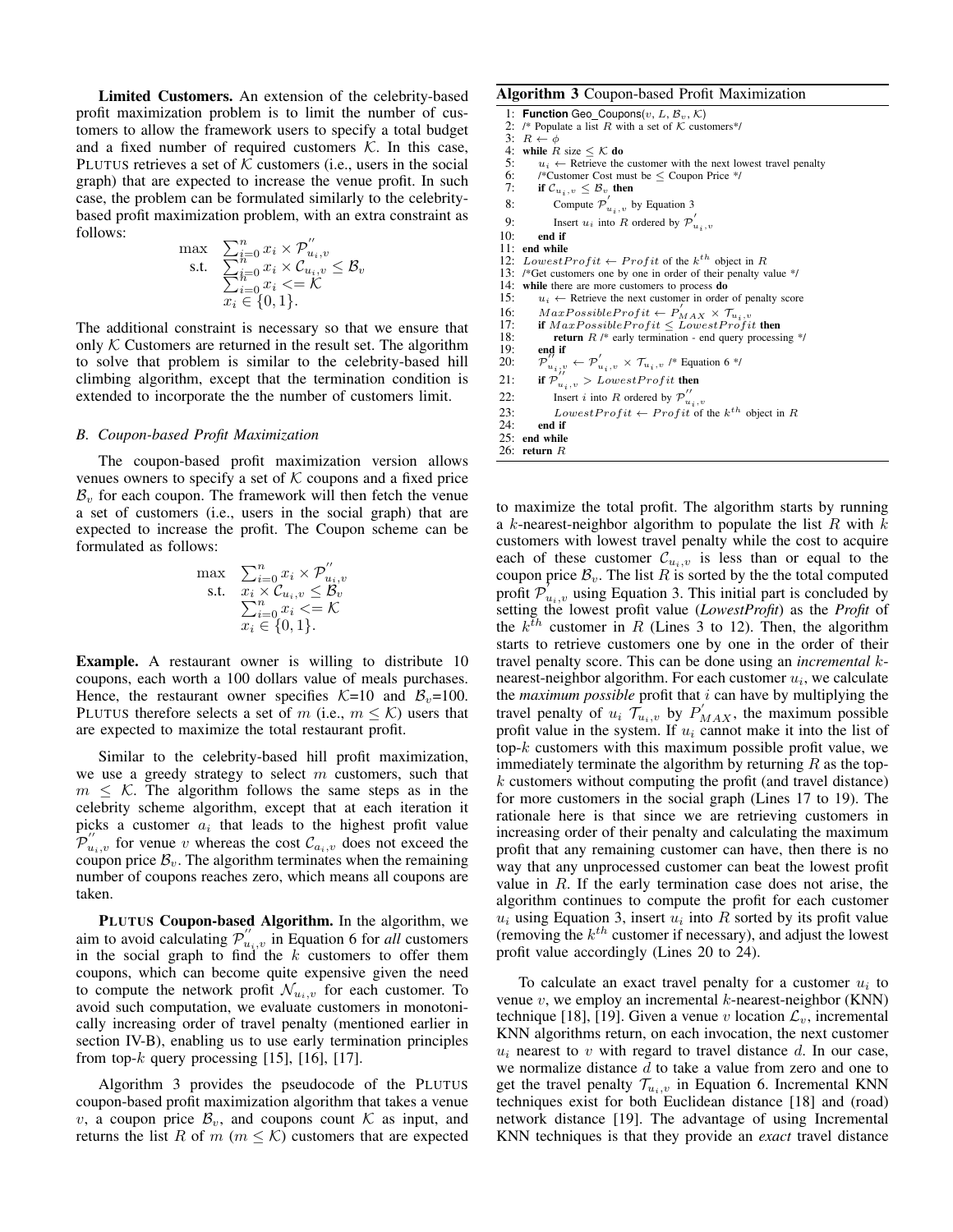

Fig. 4. Foursquare mobile application

value between a venue's location and each customer in the social graph. The runtime complexity of retrieving a single customer using incremental KNN in Euclidean space is [18]:  $O(k + log N)$ , where N and k are the number of total customers and customers retrieved so far, respectively.

# VI. EXPERIMENTAL EVALUATION

This section provides experimental evaluation of PLUTUS based on an actual implementation using JAVA 6.

Data Set. All of our experiments are based on a real dataset obtained from Foursquare. Foursquare [20] is a mobile location-based social network application (see figure 4<sup>4</sup>). We use the publicly available APIs provided by Foursquare to run a crawler that collected results for 4,392 users and 36,963 venues. Users are associated with a home city, and alert friends when visiting a venue (e.g., restaurant) by "checking-in" on their mobile phones. During a "check-in", users can also leave "tips", which are free text notes describing what they liked about the venue. Any other user can add the "tip" to her "todo list" if interested in visiting the venue. Once a user visits a venue in the "to-do list" , she marks it as "done". Also, users who check into a venue the most are considered the "mayor" of that venue.

Extracting user opinions. Foursquare does not give the functionality to a user to give an explicit rating for a place. To extract user opinions for different venues from the Foursquare data, we map each user visit to a single rating. The *user* and *venue* attributes are represented by the unique Foursquare user and venue identifier, respectively. We use a numeric *rating* value range of [1, 4], translated as follows: (a) 4 represents the user is the "mayor" of the venue, (b) 3 represents that the user left a "tip" at the venue, and (c) 2 represents the user marked a tip left in the venue as "done". (d) 1 represents the user only visited (check-in) the venue.

Building the social graph. Using Foursquare data, we build a social graph of these users and annotate it with influence, cost and profit to allow our algorithm to work. In the generated social graph, each user is represented by a node. Location of each node is assigned to the location of the home city of the associated user. A static cost is assigned to each user according to the total number of friends of this user and her distance to the chosen venue. The cost increases with the user popularity (number of friends). Profit is assigned to a user according to the activity of the user (total number of checkins in the system). The intuition is that a user with higher activity is likely to visit to the designated venue that another user with lower activity. An edge is added to the social graph between two friends or between a brand and a follower. For each pair of friends  $(u_i, u_l)$ , we add a pair of directed edges,  $(u_i, u_l)$ and  $(u_l, u_i)$ . The influence of a user  $u_i$  on his friend  $u_l$  is calculated by counting the number of checkins by user  $u_i$  to any venue  $v_j$  followed by a checkin of  $u_l$  to the same venue  $v_i$ . We assume here that the  $u_i$  visited this place first and tells  $u_l$  about this place who was convinced (influenced) to visit the same place later.

In the experiments, we measure quality, processing time and expected profit for the following algorithms:

- *Celeb*: a basic celebrity-based algorithm that selects the most popular users in the social graph that covers the budget.
- *Plutus-Celeb*: represents the celebrity-based profit maximization algorithm presented in section V-A.
- *Coup*: a basic coupon-based algorithm that selects the top-k most popular users in the social graph and assign a coupon to each of them.
- *Plutus-Coup*: represents the coupon-based profit maximization algorithm presented in section V-B (Algorithm 3).

All experiments were performed on an Intel Core2 8400 at 3Ghz with 4GB of RAM machine running Ubuntu Linux 10.04 operating system.

Quality Metric. To measure the quality of our algorithm, we choose a venue and retrieve all checkins on this venue. Then, we find a time point such that 80% of the checkins are before this time (training set) and only 20% are beyond this time (test set). We build the social graph around this venue using the training set. We then pass this social graph to the algorithm and let it choose the best users to attract to the venue. We increment our quality measure by one for each chosen user who actually visited the venue (according to the test set). We further check the friends of each of those users who actually visited the venue, we increment the quality measure by one for each friend who visited the venue after user visit. In other words, we start a breadth first search from the chosen users who visited the venue. For each user in the search, we only traverse his friends who went to the same venue after her visit. The total number of users traversed in this search is the quality measure we use.

# *A. Plutus-Celeb versus Celeb*

In this section, we compare the quality, gained profit, and processing of both the *Celeb* and *Plutus-Celeb* algorithms.

*1) Effect of budget on Quality:* Figure 5 shows the quality measure for both *Celeb* and *Plutus-Celeb*. We measure the quality while varying the budget to take the values \$5000, \$10000, \$20000 , \$50000, and \$100000. As it turns out from the figure, *Plutus-Celeb* consistently achieves higher quality than *Celeb*. That is explained by the fact that *Plutus-Celeb* takes into account the social ties, the spatial distance, and the user ratings as opposed to *Celeb*. More specifically, the gap between *Plutus-Celeb* and *Celeb* is higher for smaller budget

<sup>4</sup>The screenshot in Figure 4 taken from: http://foursquare.tumblr.com/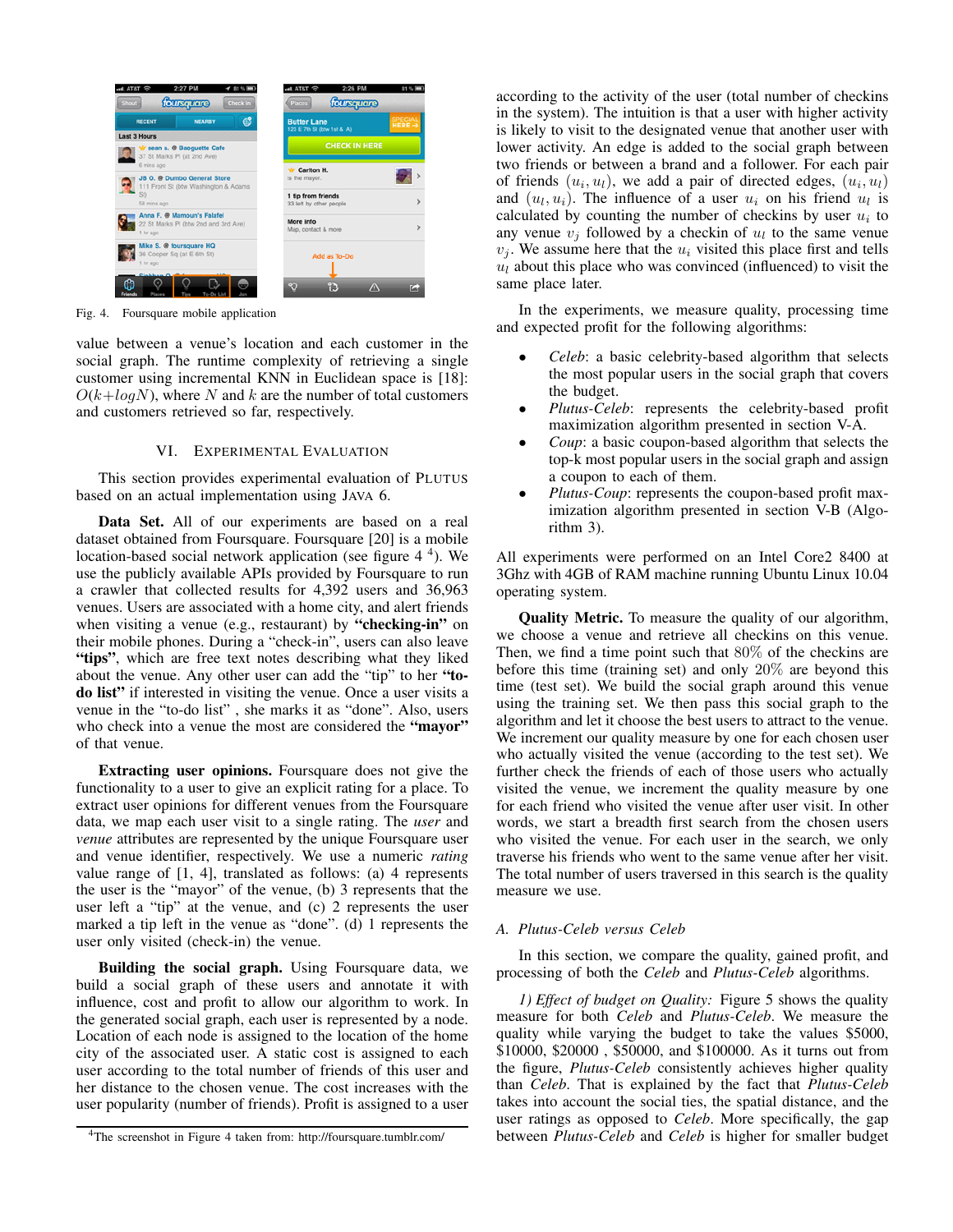

Fig. 5. Effect of budget on quality



Fig. 6. Effect of budget on profit

values. These results manifest that *Plutus-Celeb* is efficient in spending the budget even with tight budget values.

*2) Effect of budget on profit:* Figure 6 compares the processing time for running both *Celeb* and *Plutus-Celeb*. The processing time is measured in terms of CPU time taken by each algorithm to return the set of recommended customers. We measure the processing for budget values \$5000, \$10000, \$20000 , \$50000, and \$100000. As it turns out from figure 7, *Plutus-Celeb* takes more time to run thatn *celeb* for all budget values. That behavior is explained by the fact that *Celeb* incurs no processing overhead as it uniformly selects customers that match the budget. On the other hand, *Plutus-Celeb* needs to calculate the total profit  $\mathcal{P}^{''}_{u_i,v}$  of all users while running the hill climbing algorithm. However, *Plutus-Celeb* takes order of seconds to run which is acceptable especially that the algorithm is expected to be performed offline.

*3) Effect of budget on processing time:* Figure 7 measures the total expected profit gained using both *Celeb* and *Plutus-Celeb*. We measure the total profit in dollars for the whole budget values \$5000, \$10000, \$20000 , \$50000, and \$100000. As presented in the figure, *Plutus-Celeb* incurs  $40 \times$  to  $180 \times$ higher estimated profit than *Celeb* for all budget values. That behavior is explained by the fact that *Celeb* might select users that are not relevant to the designated venue. On the other hand, *Plutus-Celeb* recommends those user that are socially, spatially relevant to the designated venue while taking the users interest in that venue into account.

# *B. Plutus-Coup versus Coup*

In this section, we compare the quality, gained profit, and processing of both the *Coup* and *Plutus-Coup* algorithms.

*1) Effect of coupon price / number of coupons on quality:* In figure 8, we measure the quality of both the *Plutus-Coup* and *Coup* algorithms. The quality of each algorithm is measured for coupon price values  $$1, $2, $3, $4, $5, and $10. As$ shown in Figure 8, increasing the coupon price while keeping



Fig. 7. Effect of budget on time



Fig. 8. Effect of coupon price on quality

total number of coupons fixed, increases total quality of the algorithm for both approaches. The intuition behind this is that as the coupon price increases, both algorithms has a wider choice when selecting people to give coupons and hence there is a high possibility that both algorithms to return high quality answer.

However, *Plutus-Coup* shows consistently higher quality than *Coup* for all coupon price values. This phenomenon is explained by the fact that *Plutus-Coup* efficiently assigns coupons to users based on their social, spatial, and their interest in the designated venue. For coupon price value , the quality of *Coup* jumped closer to *Plutus-Coup* as in this case many users in the system including low cost users accept higher value coupons. That increased the possibility that *Coup* achieves a high quality.

Figure 11 presents the quality of both algorithms while setting the number of coupons  $(K)$  to 1, 5, 10, 50, and 100. The figure shows that for small number of coupons *Plutus-Coup* achieves higher quality than *Coup* because *Plutus-Coup* efficiently distributes the small number of coupons on the user with the highest potential. For larger number of coupons, *Coup* quality comes close to *Plutus-Coup*. This happens because with higher number of coupons, the possibility for *Coup* to get high potential users increases.

*2) Effect of coupon price / number of coupons on profit:* Figure 9 calculates the total estimated profit for both *Plutus-Coup* and *Coup* algorithms. We measure the estimated profit for coupon price values \$1, \$2, \$3, \$4, \$5, and \$10. As it turns out from the figure, *Plutus-Coup* achieves up to  $9 \times$  higher estimated profit than *Coup*. That happened due to the fact that *Plutus-Coup* picked the most relevant customers to the designated venue.

Figure 12 measures the profit for both algorithms while setting the number of coupons  $(K)$  to 1, 5, 10, 50, and 100. As given in the figure, *Plutus-Coup* consistently outperforms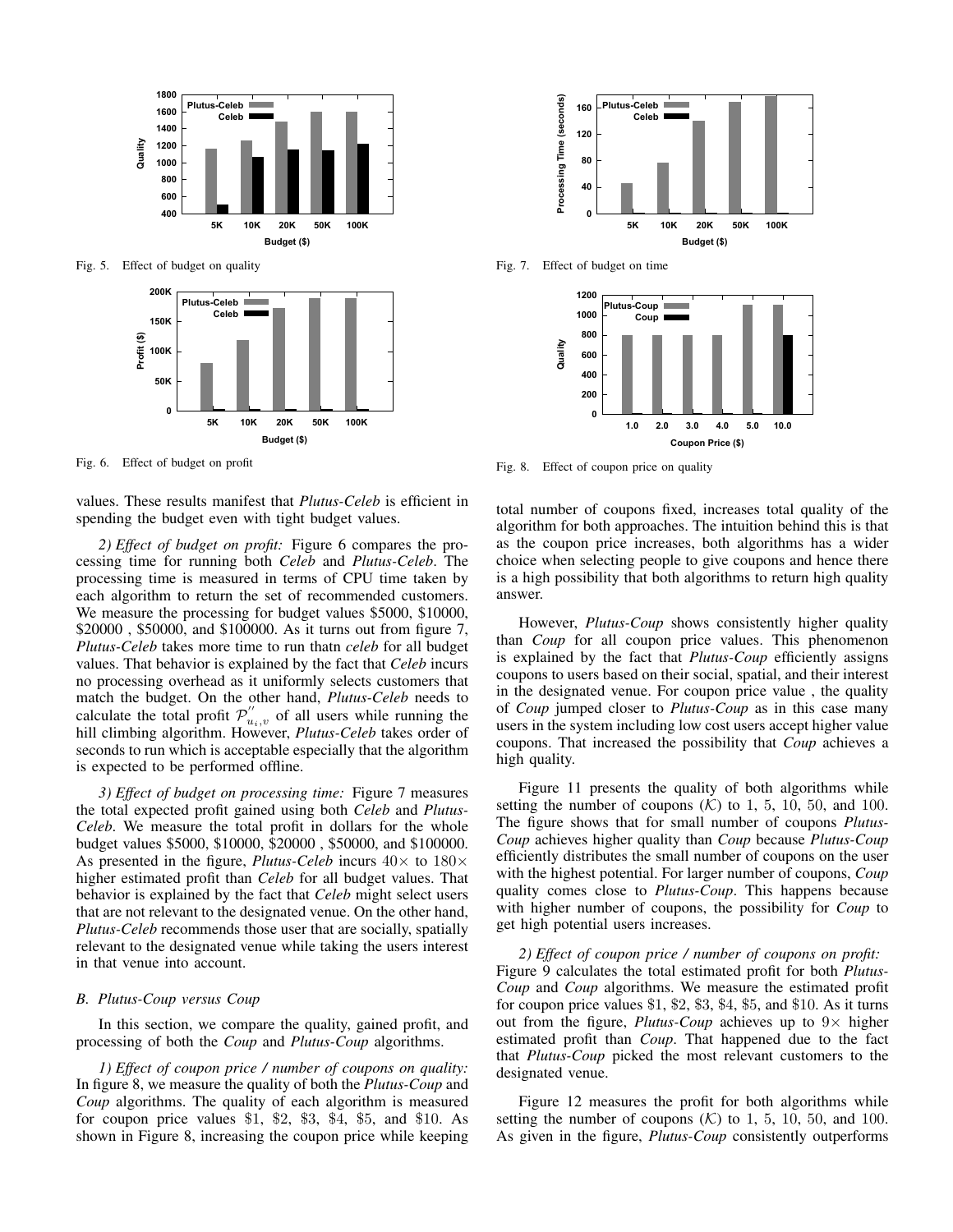

Fig. 9. Effect of coupon price on profit



Fig. 10. Effect of coupon price on processing time

*Coup* for the estimated profit as *Plutus-Coup* is expected to recommend customers with higher value than that of *Coup*.

*3) Effect of coupon price / number of coupons on processing time:* Figure 10 measures the total processing time of both *Plutus-Coup* and *Coup* algorithms while setting the coupon price values to \$1, \$2, \$3, \$4, \$5, and \$10 . As presented in the figure, *Plutus-Coup* incurs more processing overhead than *Coup*. That is explained by the fact that *Plutus-Coup* needs to calculate the total profit calculation for each distantly close user which leads to more processing time. However, *Plutus-Coup* still terminates only in order of seconds as the algorithm employs an early termination strategy using the travel penalty.

Figure 13 compares both processing time of both *Plutus-Coup* and *Coup* algorithms. As it turns out from the figure, increasing the number of coupons  $(K)$  leads an increase in the total processing time of *Plutus-Coup*. This is explained by the fact that *Plutus-Coup* needs to calculate the total profit for more users in the social graph for higher value of  $K$ .

## VII. RELATED WORK

Informational social influence [2], [21], [22], [23], [24] is the psychological phenomenon that describes the positive influence created when someone finds out that others are doing something, also known as *Social Proof*. Kempe, Kleinberg and Tardos in [2] build the theoretical foundation behind the optimization problem of selecting the most inuential nodes in a social network. Their work aims at maximizing the spread of influence in the social graph. They have shown the problem to be NP-hard, but can be approximated within 63% of the optimal using a a natural greedy search strategy. Zhang et. al studies the geo-social influence of spatial events in locationbased social networks [24].

Viral Marketing [3], [4], [25], [26], [27] use social networks as a word of mouth tool that helps achieving marketing objectives through self-replicating viral processes. For instance, a publisher in the phase of new book release,



Fig. 11. Effect of number of coupons on quality



Fig. 12. Effect of number of coupons on profit

might pre-select a set of *Twitter* users and give them free copies of the book. These Twitter users, if well selected, might substantially help in advertising that new book, by word of mouth, and hence increasing the book sales. Domingos in [25] discusses the importance of viral marketing in nonspatial products (e.g., movies, books) marketing. He argued that using traditional direct marketing may lead to suboptimal marketing decisions. Domingos proposed the idea that online social networks can be leveraged to calculate the network value of customers, and hence making more precise marketing decisions. Richardson and Domingos in [3] views the market as a social network instead of independent customers. They mined a recommender system database to retrieve the social influence among users. The authors in [26], [27] also leverages the social influence to increase profit and maximize a product adoption in online social networks. PLUTUS extends the viral marketing techniques to incorporate both the spatial and users opinions effects.

Location-based Social Networks [28], [29], [30], [31] have been exploited to study the spatial behavior of users and how that behavior is associated with the users social ties [7], [32]. Cho, Myers and Leskovec in [32] have applied extensive data analysis on two data sets from real location-based social networking websites (i.e., Gowalla and BrightKite). They also derived a user mobility model taking into account three submodels: (a) Model for spatial locations that a user regularly visits, (b) A model for temporal movement between these locations, and (c) A model for movement that is influenced by the social network ties. The authors in [31] proposed a novel method to recommend items to users in location-based social networks. They proposed a taxonomy of location-based ratings that aims at incorporating the geo-location of venues and users in building the recommendation model, resulting into more relevant recommendation results. PLUTUS leverages data generated from existing location-based social networking systems to retrieve the set of users that are expected to maximize the total venue profit.